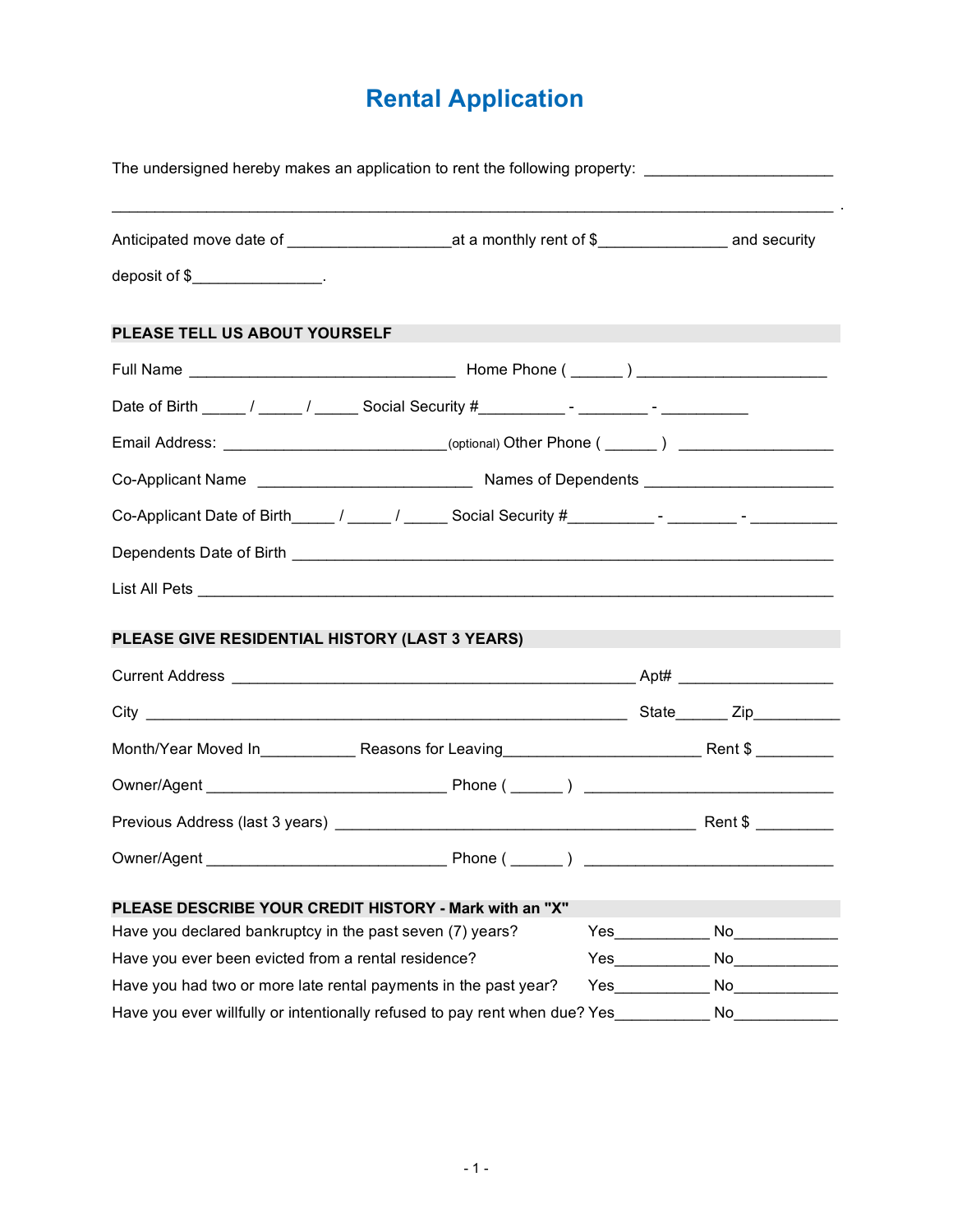| PLEASE PROVIDE YOUR EMPLOYMENT INFORMATION - Mark with an "X"            |  |                                                                                                                                                                                                                                                                                                                       |
|--------------------------------------------------------------------------|--|-----------------------------------------------------------------------------------------------------------------------------------------------------------------------------------------------------------------------------------------------------------------------------------------------------------------------|
| Your Status: _____Full Time _____Part Time ______Student _____Unemployed |  |                                                                                                                                                                                                                                                                                                                       |
|                                                                          |  |                                                                                                                                                                                                                                                                                                                       |
|                                                                          |  |                                                                                                                                                                                                                                                                                                                       |
|                                                                          |  |                                                                                                                                                                                                                                                                                                                       |
|                                                                          |  |                                                                                                                                                                                                                                                                                                                       |
|                                                                          |  |                                                                                                                                                                                                                                                                                                                       |
|                                                                          |  | If you have other sources of income that you would like us to consider, please list income, source, and<br>person (banker, employer, etc.) who we may contact for confirmation. You do not have to reveal alimony,<br>child support, or spouse's annual income unless you want us to consider it in this application. |
|                                                                          |  |                                                                                                                                                                                                                                                                                                                       |
| <b>PLEASE LIST YOUR REFERENCES</b>                                       |  |                                                                                                                                                                                                                                                                                                                       |
| <b>Banking Accounts:</b>                                                 |  |                                                                                                                                                                                                                                                                                                                       |
|                                                                          |  | Name___________________________Type of Account__________________________Account Number_______________________                                                                                                                                                                                                         |
|                                                                          |  | Name___________________________Type of Account___________________________Account Number______________________                                                                                                                                                                                                         |
| <b>Personal Reference or Emergency Contact:</b>                          |  |                                                                                                                                                                                                                                                                                                                       |
|                                                                          |  |                                                                                                                                                                                                                                                                                                                       |
|                                                                          |  |                                                                                                                                                                                                                                                                                                                       |
| <b>Driver's License:</b>                                                 |  |                                                                                                                                                                                                                                                                                                                       |
|                                                                          |  |                                                                                                                                                                                                                                                                                                                       |
| <b>Vehicle Information:</b>                                              |  |                                                                                                                                                                                                                                                                                                                       |
|                                                                          |  | Make / Model ____________________Year ______________________License Plate State____________________                                                                                                                                                                                                                   |
| <b>ADDITIONAL INFORMATION:</b>                                           |  |                                                                                                                                                                                                                                                                                                                       |
|                                                                          |  | Please give any additional information that might help owner/management evaluate this application?                                                                                                                                                                                                                    |
|                                                                          |  |                                                                                                                                                                                                                                                                                                                       |
| Where may we reach you to discuss this application?                      |  |                                                                                                                                                                                                                                                                                                                       |
|                                                                          |  |                                                                                                                                                                                                                                                                                                                       |